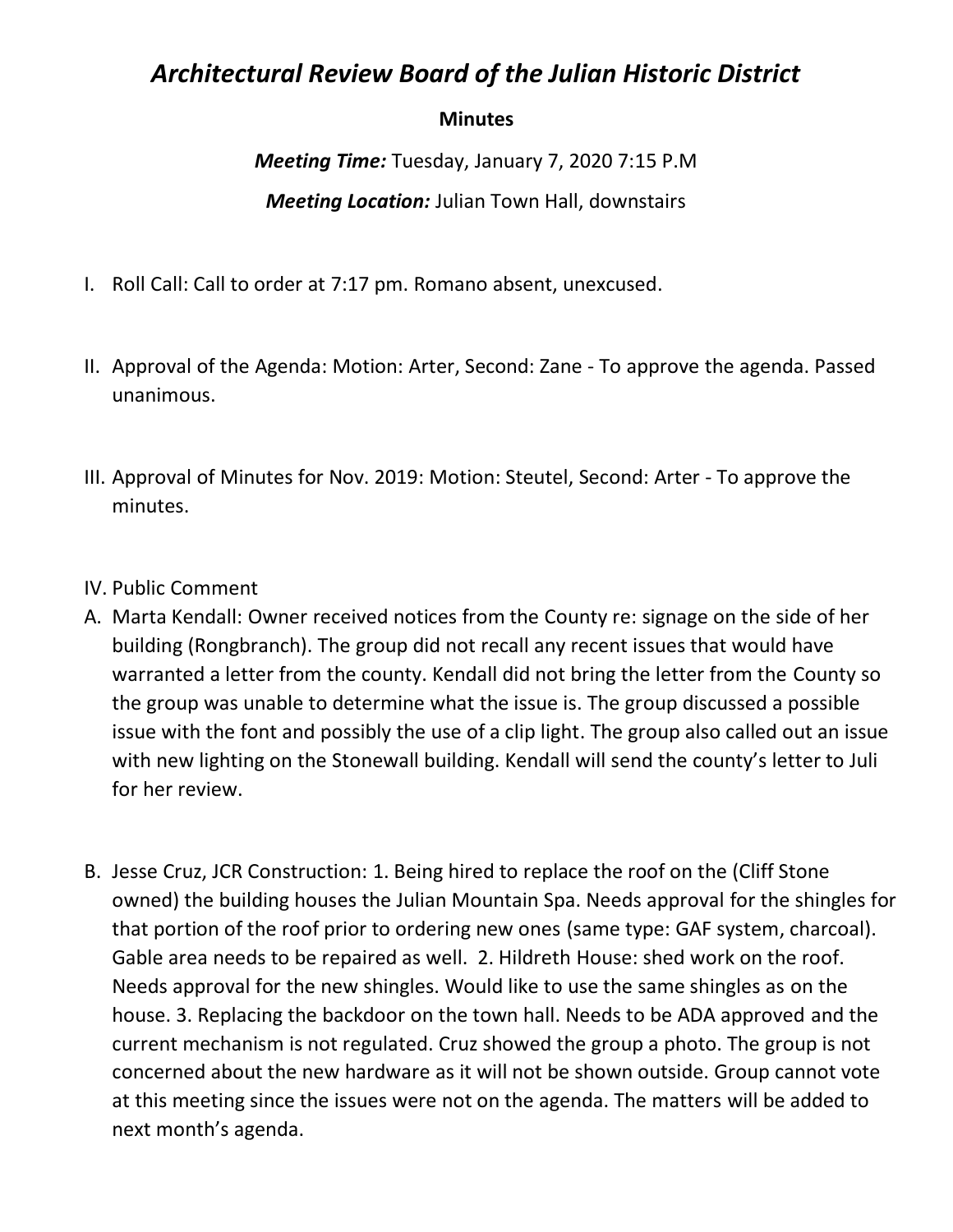- C. Pat Brown: 1. Hopkins (Cape Horn/Second St.) wants to come for a site plan waiver needs to be on the next agenda. Group previously discussed the plan. 2. Keith (Porter's House) wants to redo the shed 3. SDGE is coming to the next Julian Planning Group meeting (1/13/20) to discuss the new project of undergrounding electrical lines.
- D. Sherri Horton: Suggests making a notice in the newspapers to remind people to remove holiday lights by the 15<sup>th</sup>. Horton offered to contact Julian News and Julian Journal. Notice will run for 2 weeks.
- V. Action Items:
	- A. New Business
		- 1. Joseph Fares, Lot A Road fence and residential construction. no discussion
		- 2. Sage Real Estate Co. 1934 Main St. APN 291-087-09 Building colors, front door replacement. - Zerbe provided the group with a photo of the building with notations of changes to be made. Signs: old location signs will be used. Paint: Trim: cavern moss Behr PPG1124-5 (sample provided to group) Exterior: Cottage white Behr 13U (sample provided to the group), Mullions (window trim) Behr Tranzanite P530-7D. Door: being replaced with same type of door on house on the property. Current house door is not in the ARB manual however the door on the house is from the 1940s. Motion: Steutel, Second: Arter - To approve of the paint colors and door as proposed. Abstained: Zerbe. Passed unanimous.
		- 3. Code enforcement: Group to choose 5 issues that are the most important ones for Code Enforcement to address. Motion: Brown, Second: Arter - To send the County a letter re: JBC due to their significant violations and follow up with the remaining 4. Passed unanimous.

Group to discuss the additional issues at next meeting: sandwich board signs, neon lighting, etc.

- 4. Sherri Horton: Oakwood Creek signs would like to be put on next month's agenda
- B. Old Business:

1. Review County response from the meeting with Supervisor Jacob. County will not provide the group with a county email address. They suggested that the group created a Gmail account. The group decided on [Julianarchitecturalreviewboard@gmail.com,](mailto:Julianarchitecturalreviewboard@gmail.com) Zerbe will create it. The county will help the group with the letters that ARB creates. Envelopes and mailing will